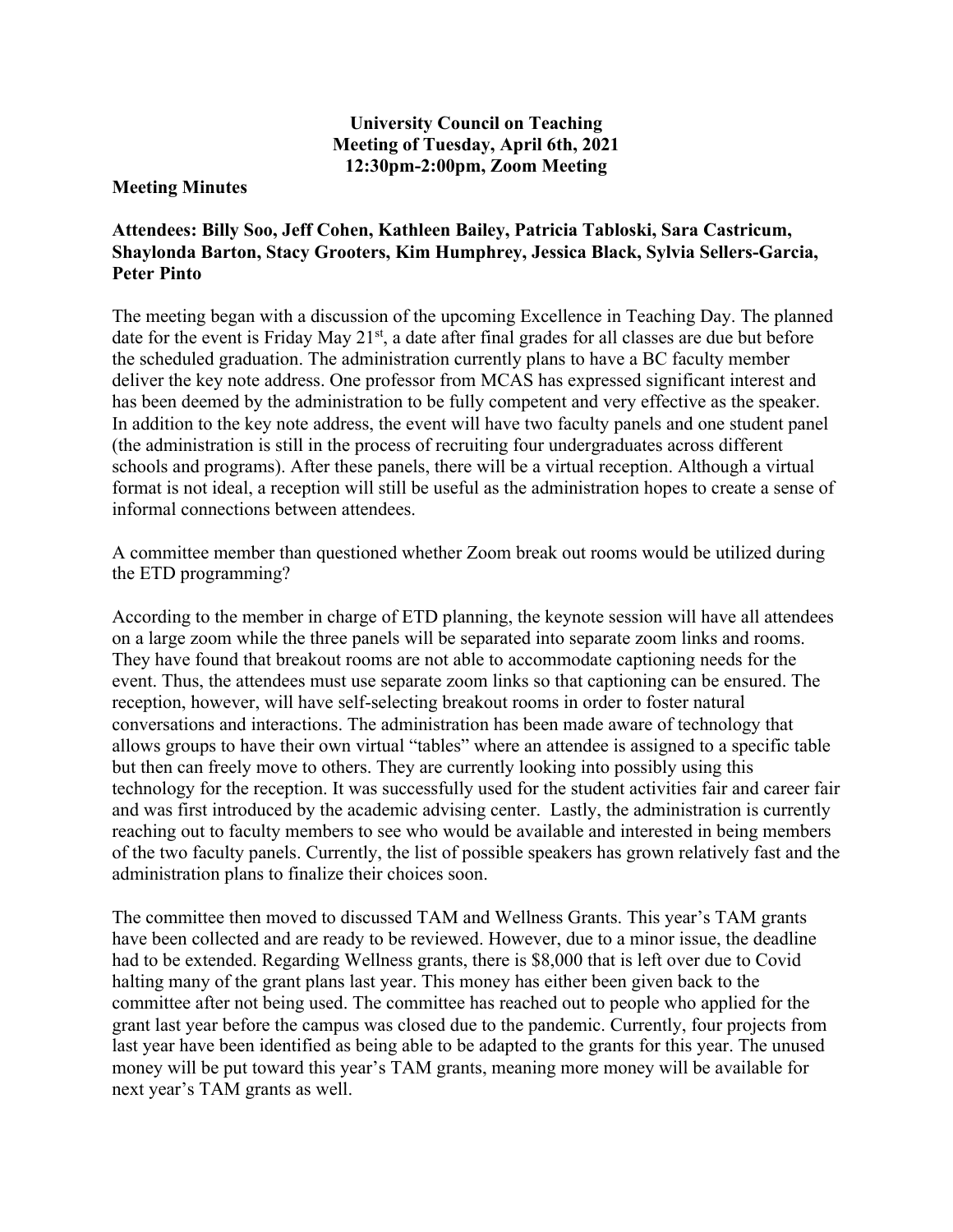The committee than transitioned to the topic of Mid-Semester Feedback. According to the committee member in charge of this topic, the rates of completion of the Mid-Semester Feedback forms decreased this semester as compared to last semester. Regarding the percentage of professors who opted to use it, the usage rate decreased from 30% to 23%. This lower participation rate carried over to student participation, as their total reply rate decreased as well. The committee believes that this dip in participation (albeit relatively minor) is due to many professors believing that they will not be teaching through their virtual method every again. Thus, the Mid-Semester Feedback would not be useful or very representative. In addition, the committee speculated that some professors may predict negative results due to the difficulty of teaching virtually and they do not want negative feedback to reflect the review of their performance (especially since they do not plan to teach like this ever again). Despite the dip in participation, the committee agreed that the Mid-Semester Feedback is very useful and should be continued to be offered.

The committee then moved to discussed Course Evaluation questions regarding online course formats. The new questions were recently presented to CSON and the Woods College successfully. However, an attendee questioned whether there would be a new course evaluation instrument. This was an instrument that had planned to be used for course evaluations but was halted due to the pandemic. In the fall, assuming normality, the committee plants to roll out the new course evaluation instrument throughout all schools.

A committee member than asked if professors will be able to alter the questions to better fit their particular circumstance or questions.

A committee member responded that professors will be able to supplement questions with ones more focused on aspects of a particular school, program, major or class. In addition, the committee expressed the need for a question focused on whether the students considered their work "meaningful" or just busy work. This is especially true for online synchronous classes, in which many students may think their assignments are only busy work due to the separation between professor and student when in reality the work is vital to the class. The committee wishes to ensure that students genuinely feel that their work is meaningful, especially after the professor has taken time to explain its necessity.

A committee member than raised a question regarding whether professors could change the instrument for the evaluations to account for fully remote questions. More specifically, are their specific questions the committee could add that would assist professors who are teaching fully remote in order to get the most information about their teaching experience. In addition, the member asked whether it would be logistically possible to have a separate instrument for online and in-person courses.

The committee member in charge of this issues answered that they are unsure whether two instruments could be used in order to better accommodate specific types of learning.

The last topic of the meeting was the ongoing discussion over Covid Impact Statements.